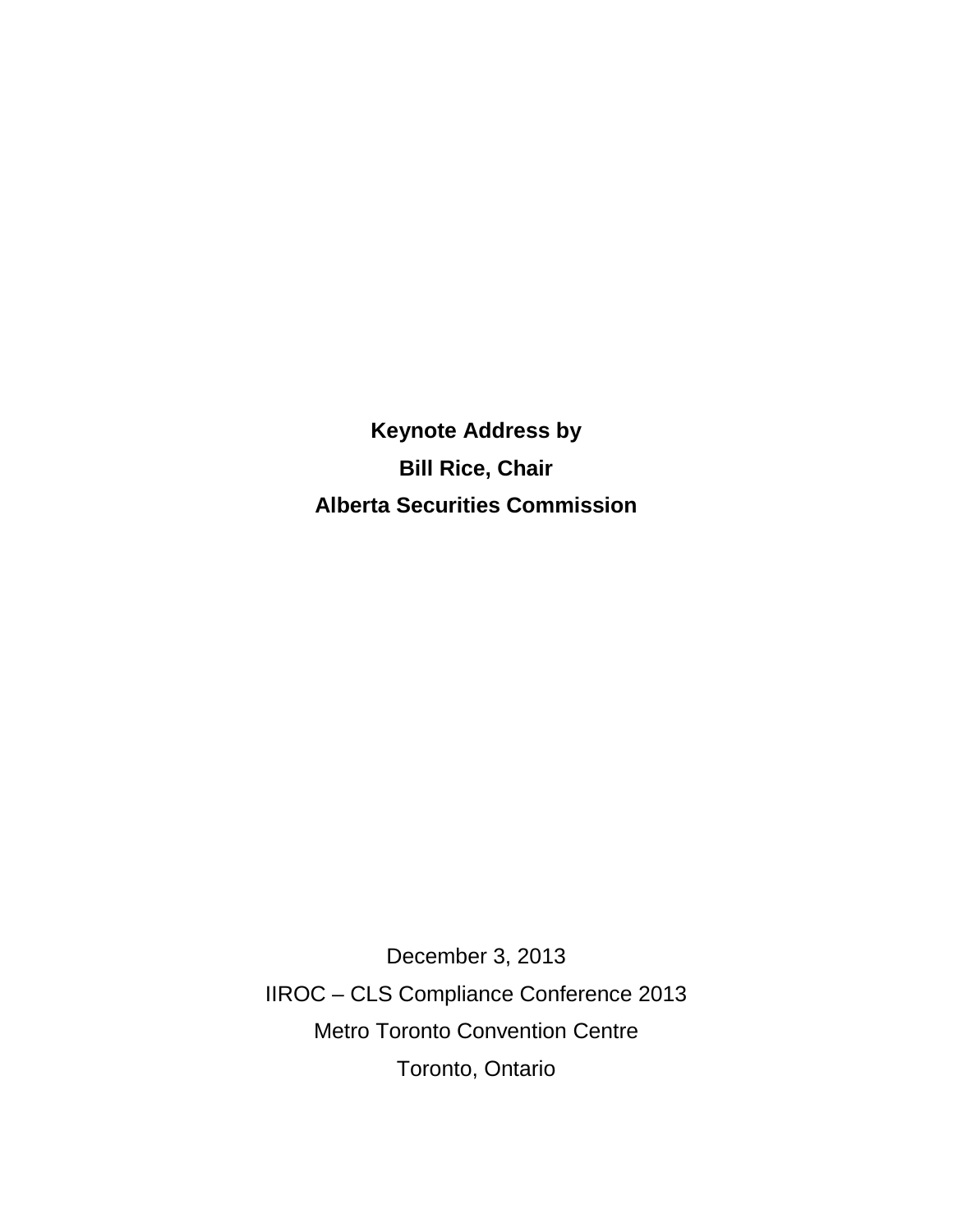Good Morning. Thank you for the introduction.

#### **Balanced Regulation**

Acknowledging the obvious tension between regulators and the regulated, I would like to start by repeating the familiar regulators' message that we are all on the same side, endeavouring to reach the same fundamental goals. Securities regulators are responsible to protect investors and the integrity of the capital markets. Efficient capital markets permit investment on a level playing field and access to capital by business enterprises. Intermediaries between investors and securities issuers have a significant role to play in both protecting investors and protecting the integrity of the capital markets. It is important to securities regulators that intermediaries are as effective as possible and, in that regard, that they be as skilled and experienced as possible, and are motivated by incentives to do as good a job as possible. What is good in the long run for their business ought to be as well good for the capital markets.

The trick behind effective regulation is always balance. We, the regulators, are often criticized for being, by intention, too protective of investors, in which case the regulatory burden risks smothering the activities of issuers and intermediaries. Alternatively, we are accused of being too supportive of the issuer and intermediary industries, in which case investors are subjected to inappropriate risks and possibly dissuaded from participating in the capital markets altogether. There may well be imbalances in our regulation, but they are not by intention. There is little upside to issuers if investors are frightened away, and there is little benefit to investors if issuers leave the capital markets, or the intermediaries they rely on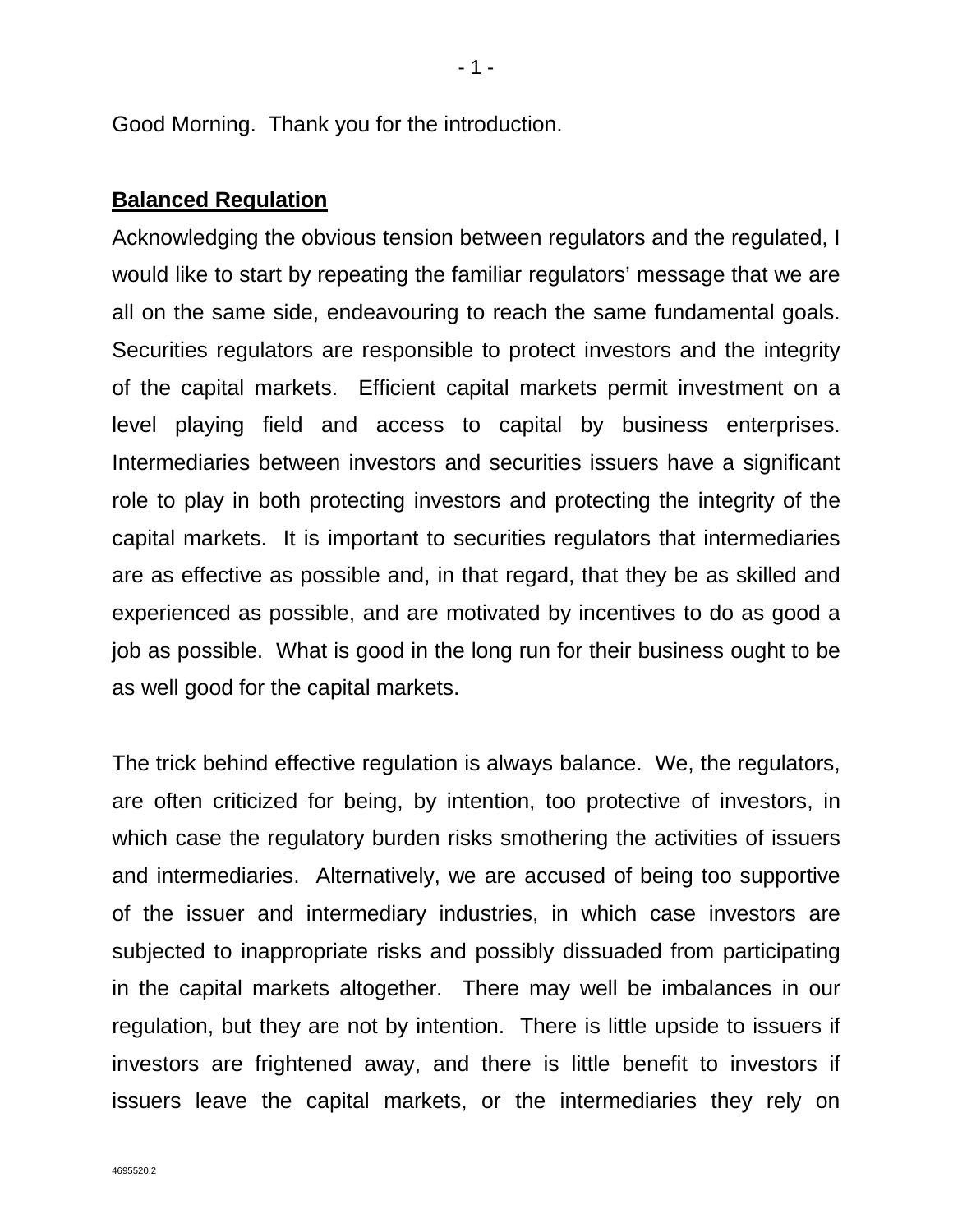abandon their businesses, and there are as a result no investments or no advice to be had.

With an appreciation that all of investors, market participants and regulators have the same fundamental goals in mind and that the rules, compliance with the rules and rigorous enforcement of the rules are essential ingredients for the achievement of those common fundamental goals, how do we get the balance right?

I wish I had the simple answer. I wish I could say when I am invited to speak to a group such as this in Toronto that we in Alberta have it all figured out, you should do things this way or that and you will both find and maintain the desired regulatory balance. In considering this address this morning I did develop and articulate in my own mind some novel ideas to project by way of answers and directions that would be helpful to all of you and for which you would presumably be grateful. I had the good sense to test some of these ideas on our ASC staff who flattered me for my vision but pointed out inconvenient facts and realities that stand in the way of that vision. In the area of market conduct regulation there are not easily identified means to balanced regulation, at least not that is balanced for all issuers, all investors, all market facilities and all intermediaries. And furthermore, if the balance is reached one day it is likely lost the next as a result of changes to economies, businesses, market cycles, new products, new marketplaces, international influences and, in recent years very significantly, new technology.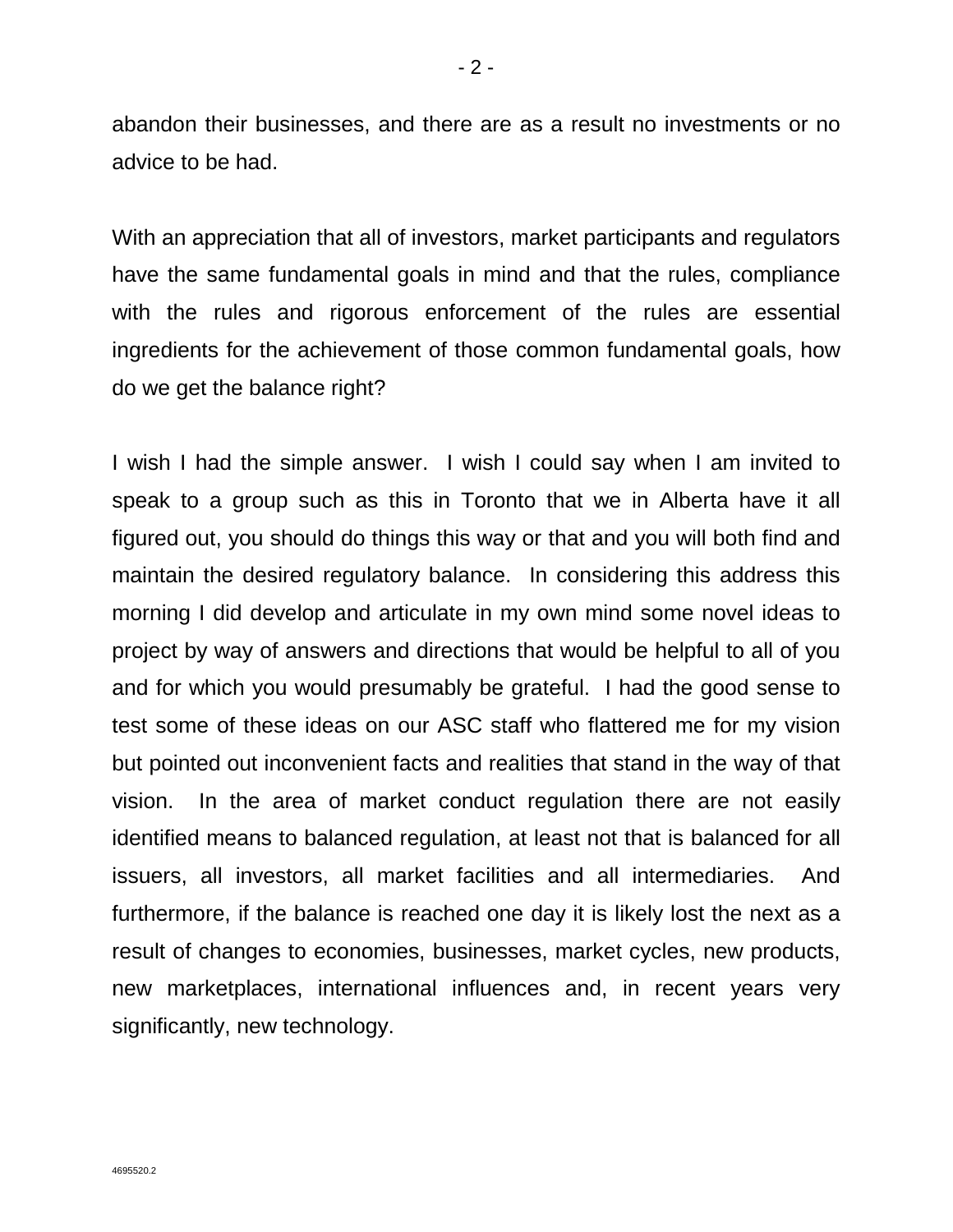We, the regulators, do hear one message, loud and clear, from many in the investment industry that the regulatory burden is becoming unbearable because of its cost, its resource demands, its complication and its volume. We hear that small and medium-sized dealers cannot continue to bear the regulatory burden and that as a consequence only the major institutions will remain. Those are not satisfying messages to hear and are certainly not consequences intended by securities regulators. Those are not consequences that I would judge best serve investors or the capital markets, never mind the investment community.

So are there ways to lessen the burden of securities regulation on the investment industry without sacrificing or diluting the undertaking of our regulatory mandate to protect investors and the integrity of the capital markets?

It is at this point that I must resort to the common regulator's disclaimer: my comments are my own and not those of the CSA or the ASC. Some of my own thinking does reflect that of the ASC, but certainly not all of these matters have been thoroughly researched, analyzed and decided upon. Some of the positions of the ASC may influence policy selections by the CSA, but that has yet to be determined. So my comments inform you only as to one individual regulator's personal and rather high level attitudes and inclinations that may possibly influence changes of approach to national policy making.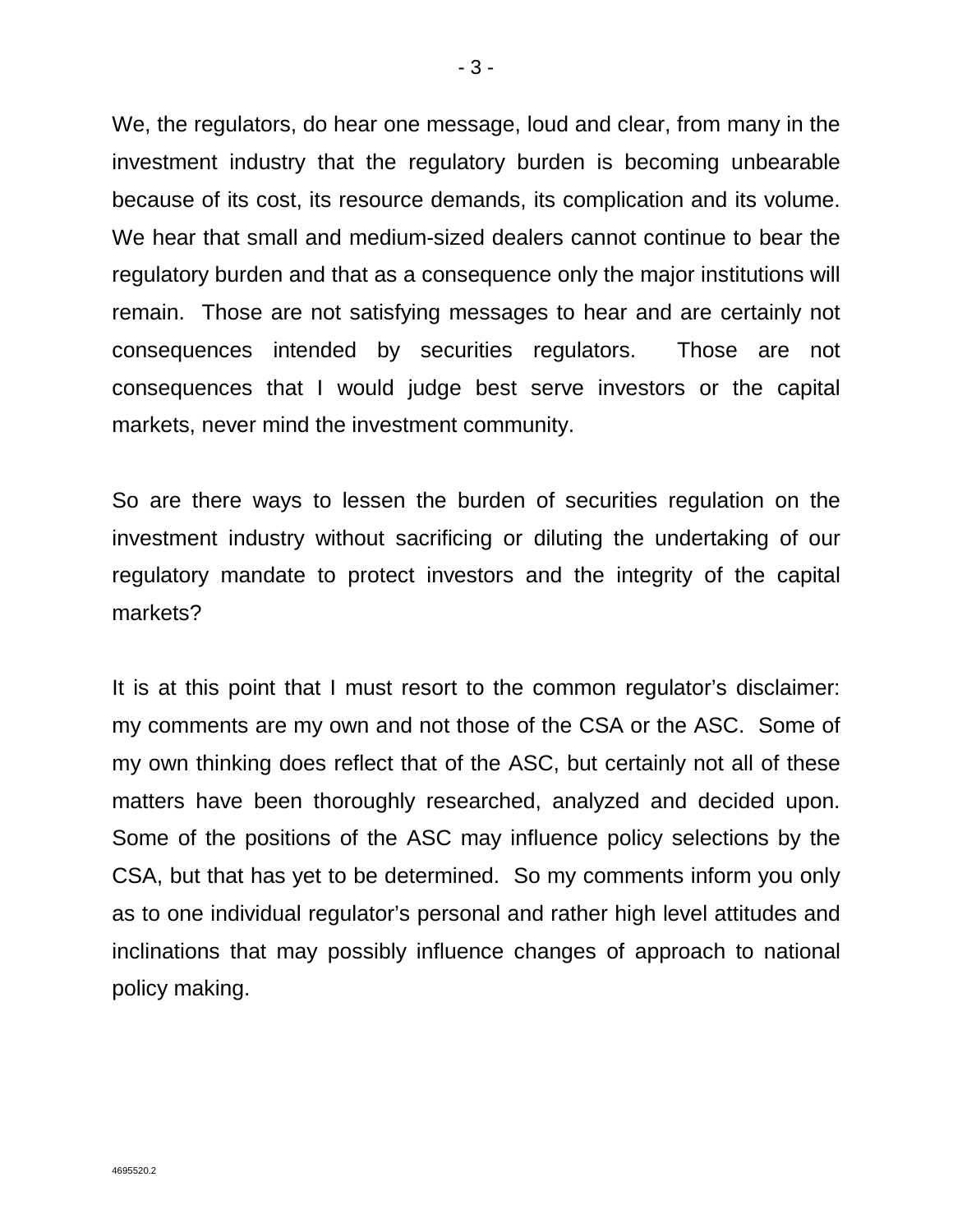### **Enforcement over Compliance**

One policy re-alignment that could shift some of the burden would be for securities regulators to focus less on rule making and compliance and more on enforcement. If we focused less on exact compliance with detailed rules and more on offensive breaches of important fundamental standards, might everyone be better served and less time devoted to detailed and voluminous analysis of both the rules and related conduct?

The investment industry in Canada has long advocated for a principlesbased approach to regulation, and the concept I am discussing is closely related. One concern has been that participants in the industry may lack the experience and judgement to fully understand what the principles are and what conduct supports or contravenes them. Another concern is that our system of due process, adjudication and sanction is based on the clarity of rules and the clarity of evidence of their alleged breach. A number of relevant questions arise. Are regulators prepared to accept that judgements as to compliance with principles can be made fairly by firms and individuals? Are compliance officers prepared to take responsibility for making those judgments in the absence of detailed rules? And would it be acceptable to participants who contravene the principles that they be dealt with severely under regulatory enforcement proceedings?

I do not believe that a principles-based regime can work effectively unless there is the prospect of serious consequences for a breach of the principles. Could participants in the industry accept that a response of "I didn't know" and "you can't point to a specific rule and breach" would not be acceptable defences? And just as regulators would have to trust the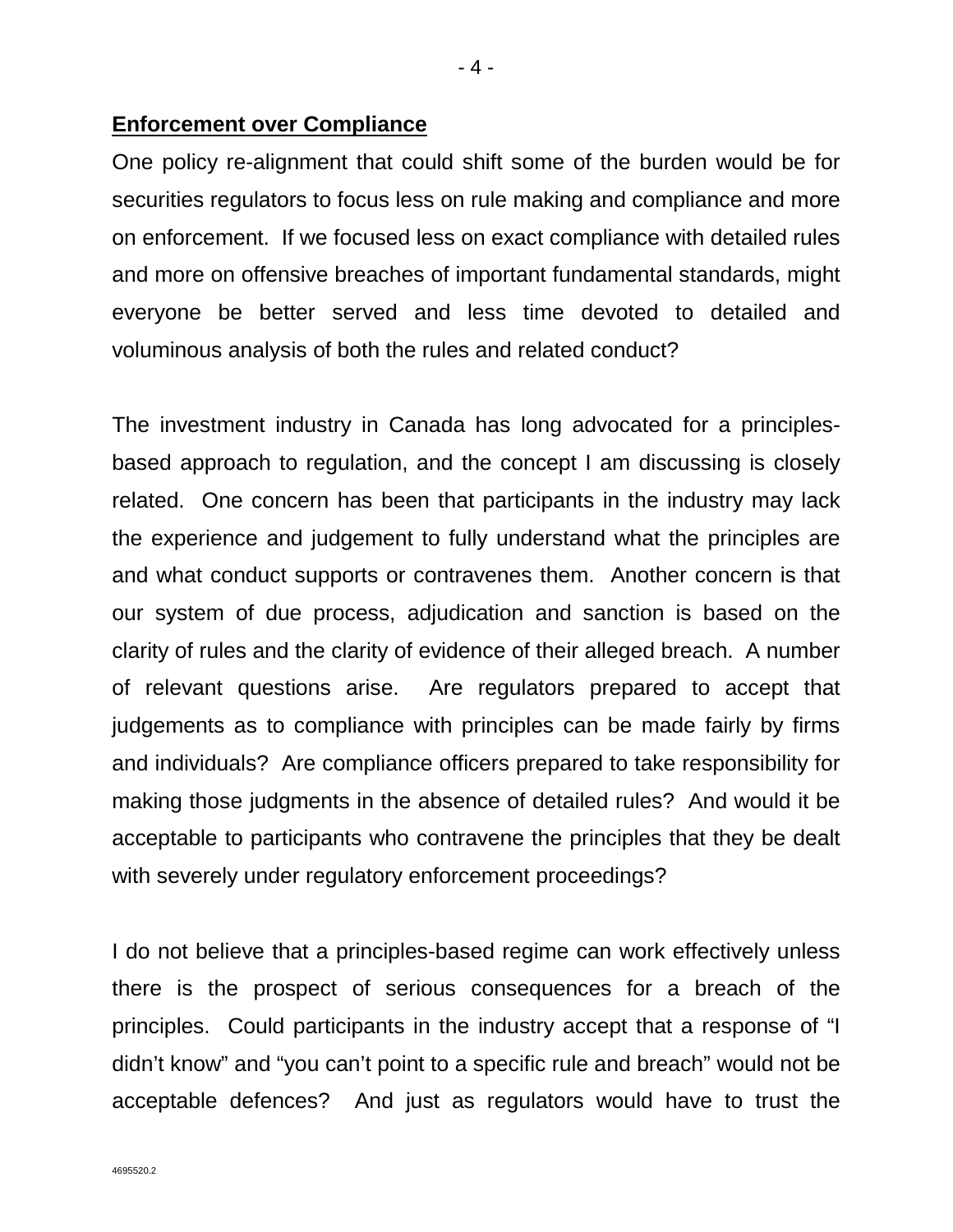judgements of firms and individuals to a greater degree in the absence of detailed rules, would firms and individuals be prepared to accept the greater judgement-making that will be required of regulators in selecting the conduct that is deserving of serious sanction and based on the breach of general principles instead of detailed rules? If small and mid-sized dealers struggle to keep up with the flood of changing rules and the related compliance obligations, would they actually be any better equipped to understand, apply and follow principles?

So would less of a focus on specific compliance and more of a focus on serious enforcement shift some of the cost and resource burden from compliance officers to regulatory enforcement officials?

Principles-based regulation was very fashionable during a period leading up to 2008, and was led by the U.K.'s Financial Services Authority. Senior officers of the FSA were touring various western countries explaining and promoting the advantages of principles-based regulation and, in respect of implementation in the U.K., its huge success. That all changed with the collapse of Northern Rock and all that came thereafter. Principles-based regulation fell immediately out of favour and the model of its successful implementation, the U.K. FSA, has been restructured. The British Columbia Securities Commission was a strong proponent of the approach, but has also fell silent on the subject since 2008.

It may be time to look again at the approach in the Canadian context and see if there are features that could help in a practical way better control the regulatory burden.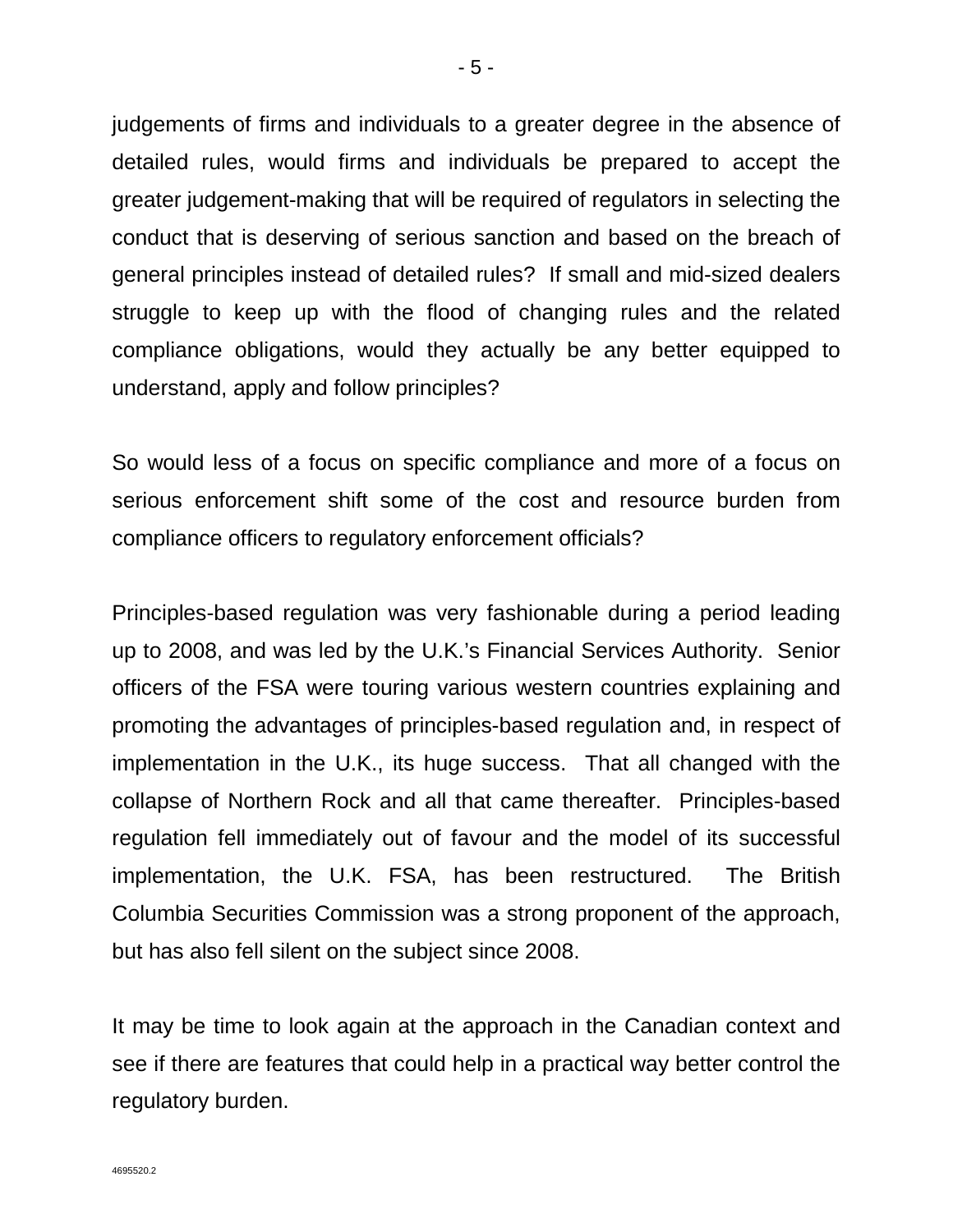If the regulatory burden is in fact becoming overwhelming because of volume and complexity, could regulation be reduced and simplified through a more principles-based approach? Are both participants and regulators prepared to trust each other to make the judgements required for the successful implementation of this approach? And are participants prepared to accept the tougher enforcement consequences that would be necessary to support the maintenance of the principles?

### **United States Influence**

There is a natural tendency in Canada to replicate the regulatory regimes of the United States. There are good reasons for this, including: the desire to harmonize our regulatory environments to the greatest degree possible with our closest trading and business partner, and the fear that a regulatory regime perceived to be less rigorous than that of the U.S. would be judged to be sub-standard, weak and lacking in integrity.

The downside of following the U.S. lead in regulation is that their habit is to be voluminous, detailed and prescriptive. Even though their economies of size can better accommodate the resources required to respond to their prescriptive regulation, they as well are endeavouring to reduce the negative influences of the U.S. regulatory burden. The *JOBS Act* presented a good example of efforts by the U.S. Congress to lighten the ever-growing burden of U.S. securities regulation and the negative impacts it may be having on capital raising, business growth and job creation.

4695520.2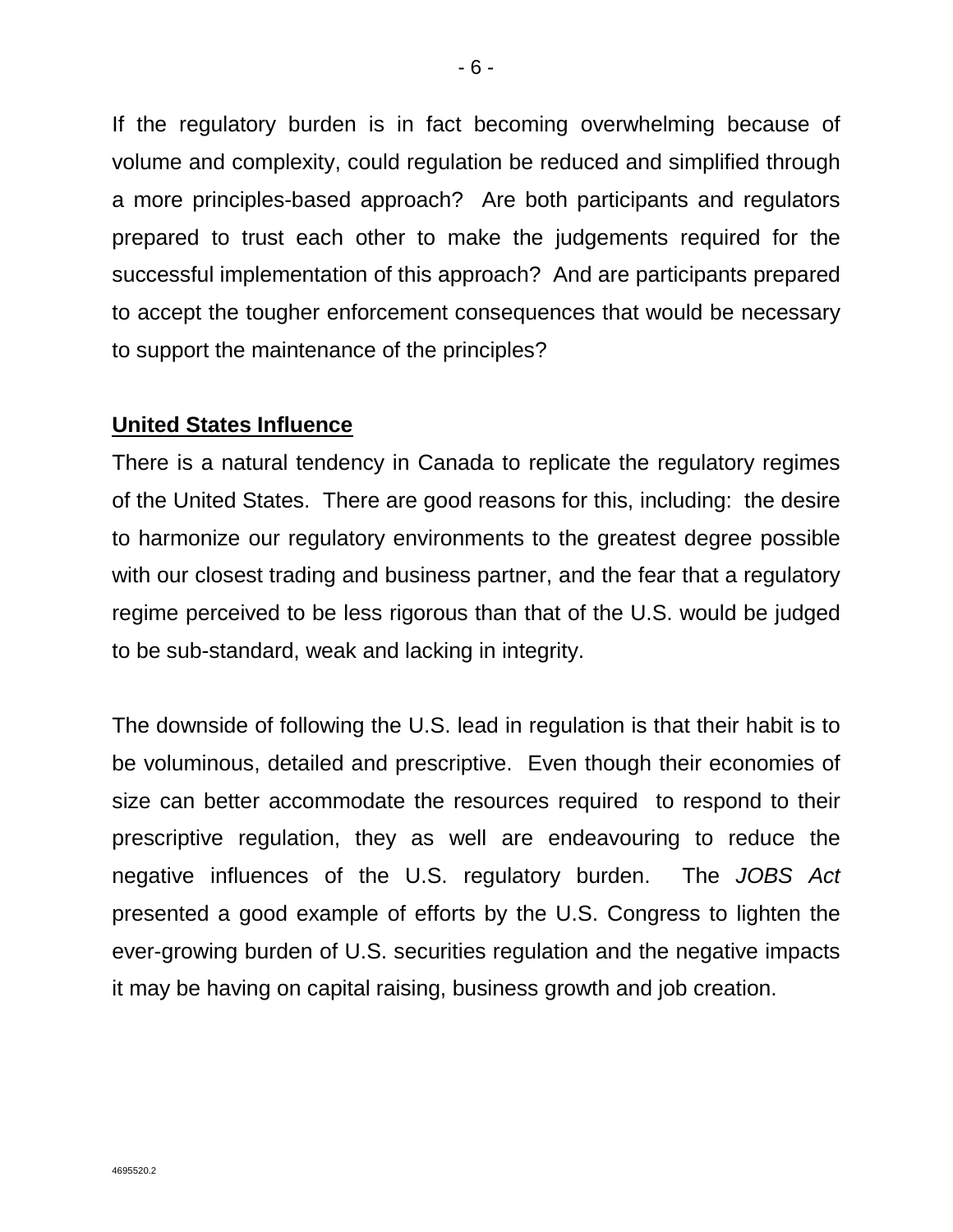#### **Irrelevant Problem Fixing**

As more time passes since the 2008 financial crisis, there is greater realization that legislators and regulators are spending great amounts of time and energy fixing the prior decade's problems and may be loading up the regulatory burden more for the purpose of optics than for impact. That challenge is compounded in Canada where we may not only be trying to fix yesterday's problems, but we may be trying to fix problems that existed elsewhere, and not in Canada.

Defaults, questionable conduct and other problems observed among the biggest financial institutions in the world have truly shaken the trust that governments, regulators and the public have in the financial system and financial institutions. The revelations of bad investment products being sold to clients, huge trading losses being recorded by relatively junior employees and the alleged manipulation of reference interest rates and foreign exchange conversions has devastated the fundamental sense of trust that is necessary for the efficient working of financial markets.

Nevertheless, we must fully understand the circumstance of that offensive conduct and determine its relevance to the Canadian capital markets before mimicking the regulatory regimes of others. One cannot assume that Canada is immune from the problems that arose in the U.S., the U.K. and Europe and we need to be vigilant; but do we need to replicate every change that is introduced in the U.S. when our financial institutions have not been confronted by the same damaging revelations the Canadian financial system demonstrated comparative integrity?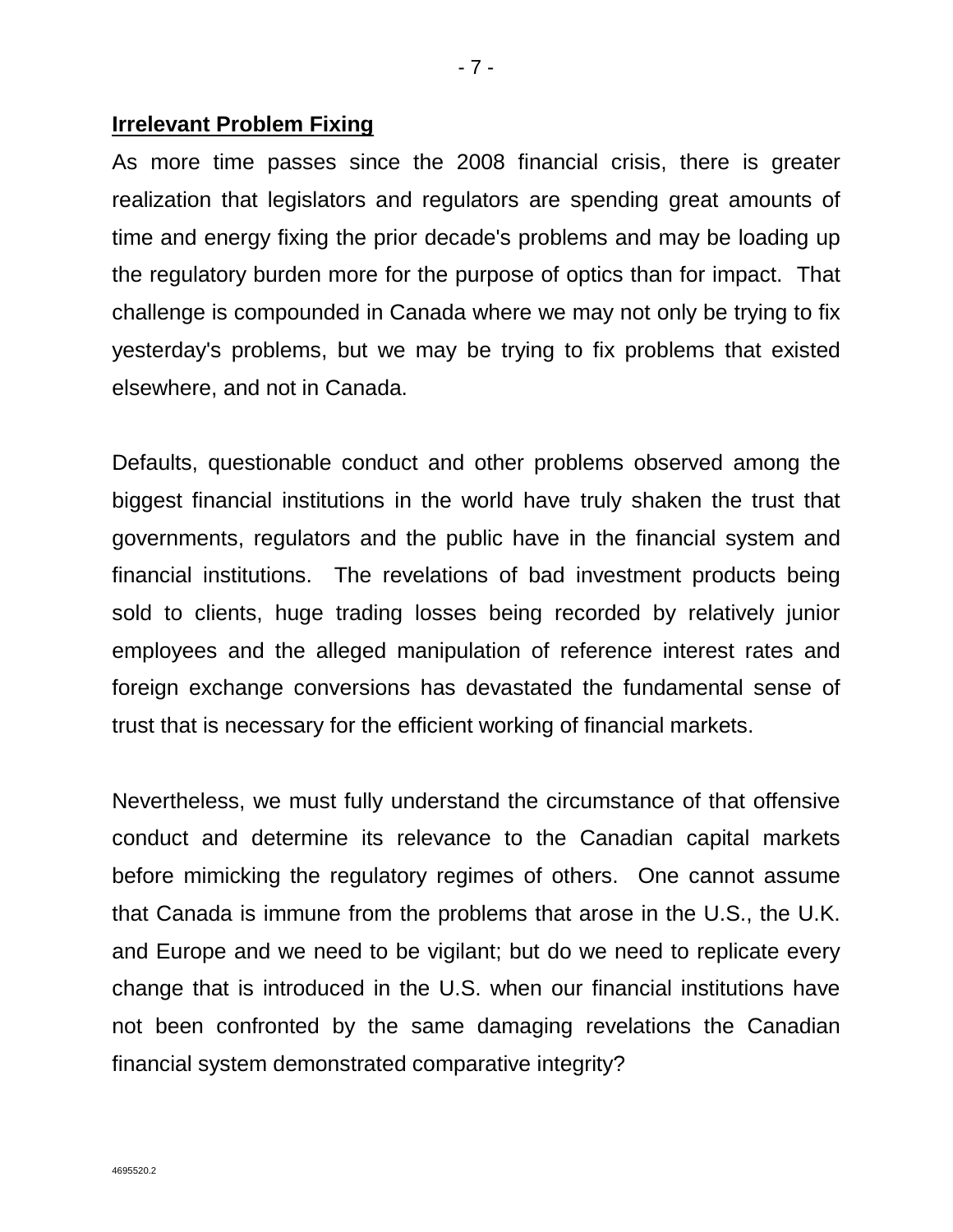Should Canada be now prepared to be different for the reasons that we can be without undertaking undue risk and that we need to be in order to avoid the cost, delay and distraction that regimes developed in the U.S. would impose? Should we all, regulators and the regulated, be spending more time trying to apply an effective but less burdensome regime in order that we would all spend less time dealing with the long term costs of a more burdensome regime? To successfully undertake that approach, we need confidence to make our own choices and a preparedness to defend and explain those choices.

## **Fiduciary Standard**

A debate is ongoing in Canada concerning the imposition of a fiduciary, or as the regulators have preferred to call it, a best-interest standard by which to manage and judge the relationship and conduct between a securities salesperson and a client. Being careful to emphasize that I am speaking personally and not on behalf of others, I will say that I am not certain that this debate would be ongoing in Canada but for the focus given the subject in the United States. This issue is an example, in my view, of what we inherit from our neighbours to the south when we might not have seen the necessity or even purpose to address it on our own.

I cannot argue that the implementation of the fiduciary or best-interest standard does not, on its face, provide for an elevated standard for the benefit of an investor client. I also acknowledge that many investor clients have been under the impression that they were already the beneficiaries of this elevated standard. I further acknowledge that many salespersons already behave in a manner that would demonstrate compliance with this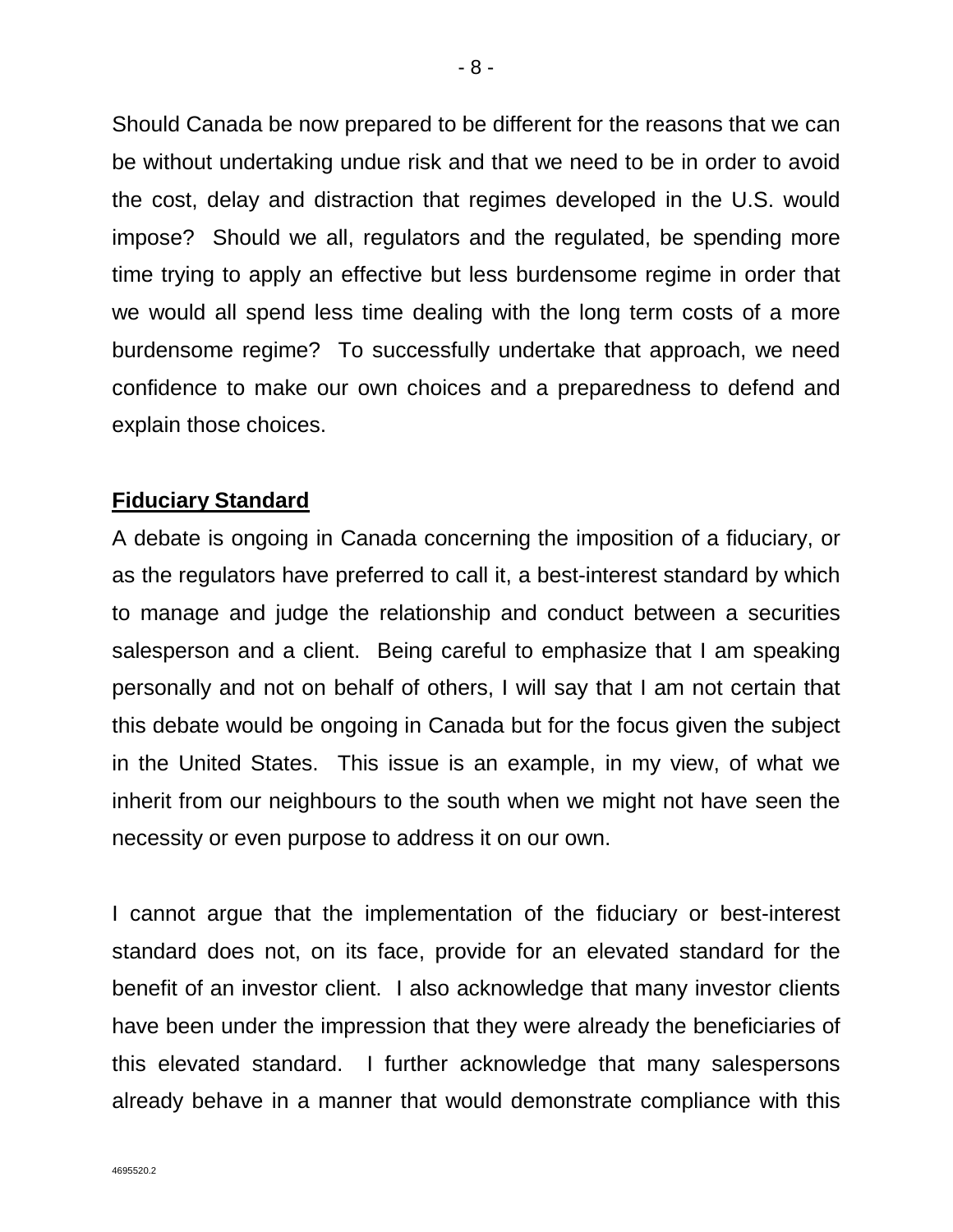elevated standard. The question for me is whether we really need to create, define, implement and enforce an entirely new standard of conduct for the investment industry. I believe that the existing standards of suitability and know-your-client are very good standards. From my post as Chair of the ASC I do not observe that we have problems arising between salesperson and client because of our current standards, but we have problems because in too many cases the existing standards, on the part of the investor, are often not understood and, on the part of the salesperson, are often not abided by.

If we as regulators could be comforted that the suitability and know-yourclient standards were being universally and rigorously applied, I do not believe we would need to be canvassing the application of a wholly new standard. The issue cannot only be whether or not a new policy could better protect investors. We must also consider the practical implications of a new policy and its impact on the balance we are attempting to achieve. Might we be saving a lot of time, energy and grief by bettering the compliance with our existing standards rather than trying to adopt an entirely new one. Is it necessary? Will it distort the balance we strive for?

If I were personally to be thoroughly persuaded by industry that a new standard was not required, it would not be through some exhaustive comparison and argument concerning the merits, but rather through evidence that the industry was working hard and effectively to instruct and police the unwavering application of the suitability and know-your-client standards. This evidence must come from an understanding of the communication between the salesperson and the client and the level of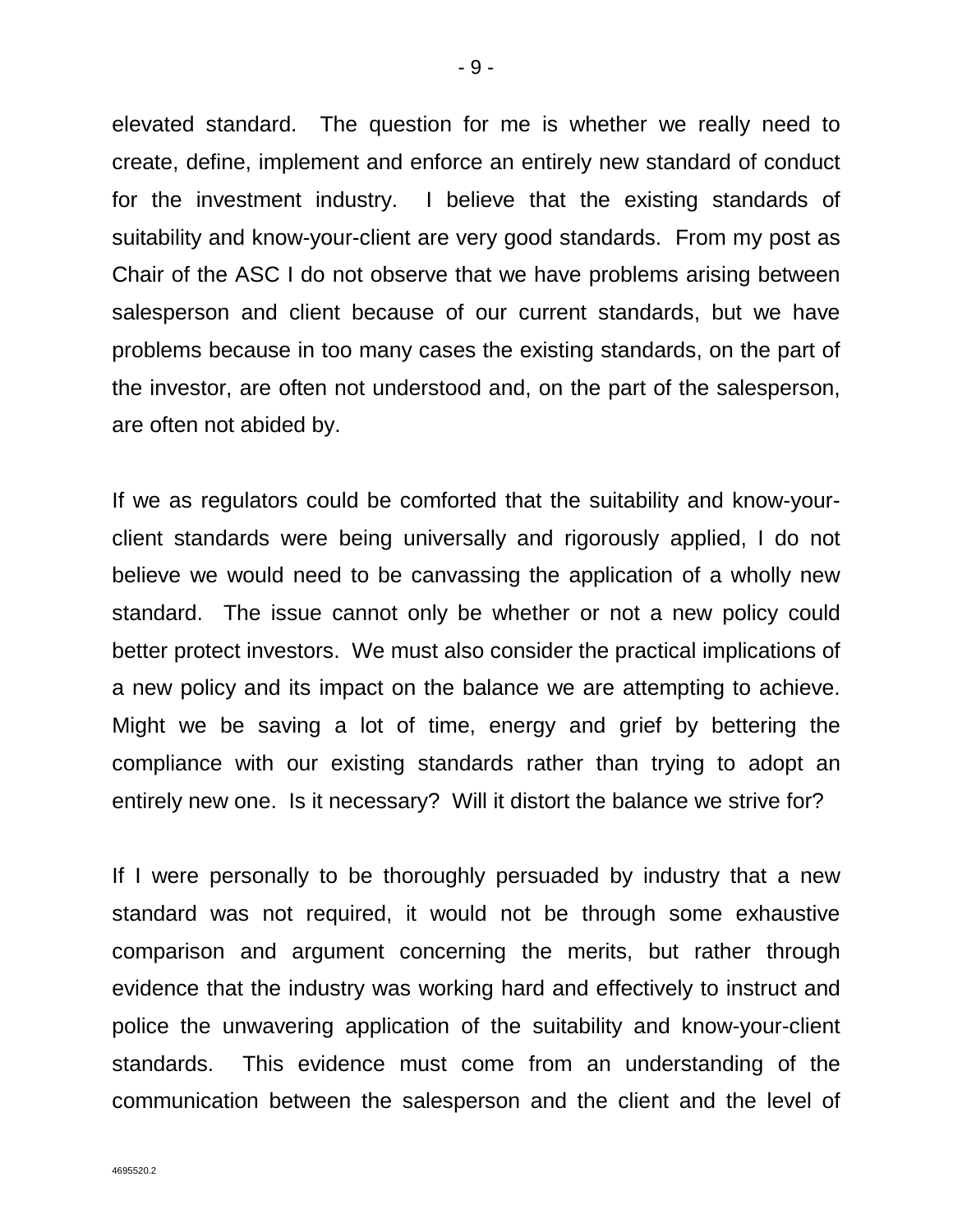appreciation had by the client for the communication. It cannot be based on the form, content and execution of forms.

# **Form over Content**

Lengthy, complex, unread forms provide a paper trail of evidence that can be used for the purposes of litigation defence, but it is not likely they serve the purpose of informing the client of the relationship had with the dealer, or of ensuring that the standards of suitability and know-your-client are being satisfied in substance and not simply in form. I think it is encumbant on regulators, compliance officers, dealers and their respective legal counsel to lessen the reliance on forms and find ways to ensure application of the substance of the standards. If the means cannot be found to break out of our collective attachment to the comfort provided by drawers full of executed forms, I do not know that we have any chance at providing for a made in Canada principles-based regulatory regime for the investment industry.

## **Disclosure**

I have suggested that if the standards of suitability and know-your-client would be fully and meticulously followed we would not need to be considering the establishment of an entirely new standard and trying to address all of the complications that would entail. I would make a similar comment, again personally, around the subject of disclosure. Our securities regulatory regime in Canada is fundamentally built around the concepts of full, true and plain disclosure and the consequential ability of an investor to make an informed decision. These informed decisions by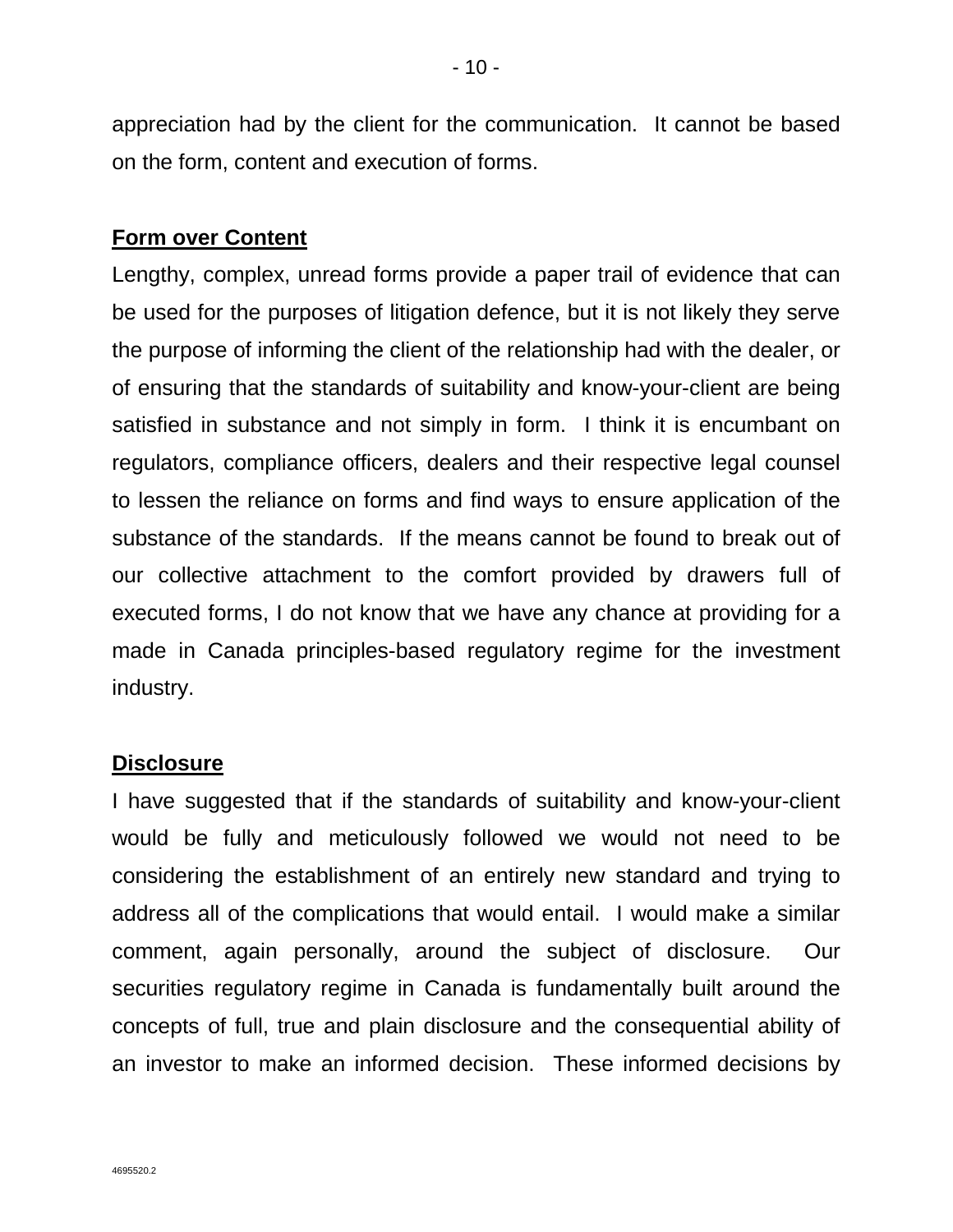investors do not relate only to the securities they purchase and sell but also to the roles, expertise, duties and costs of the intermediaries they engage.

I can accept the position that an investor must take significant responsibility for his or her investment decisions, but I cannot accept that there be any lack of understanding on the part of an investor when making those decisions as to the role, expertise, duties and costs of those they are paying to serve as intermediaries in their purchase and sale transactions.

From the standpoint of a regulator, I can say that as confidence in the level of disclosure lessens, the inclination to intervene in the substantive features of the relationship increases. Simply put, if we cannot be comfortable that investors know what they are paying, and what they are paying for, we regulators will be tempted to intervene not only in respect of the disclosure deficiency, but also in respect of the costs themselves. One can be persuaded from a regulatory policy standpoint that investors should be responsible for making their own choices as influenced by the subject of cost, but it is very difficult to take that position when it appears they are not being fully or effectively informed as to what those costs are.

# **Technology Impact**

We as regulators are receiving much comment from the small and medium sized dealer community, in particular, about the negative impact of technological changes in trading mechanics. Removed from the day-to-day and transaction-by-transaction experience, regulators around the globe are struggling to understand the features, mechanics, impact and consequences of matters such as, among other things, high frequency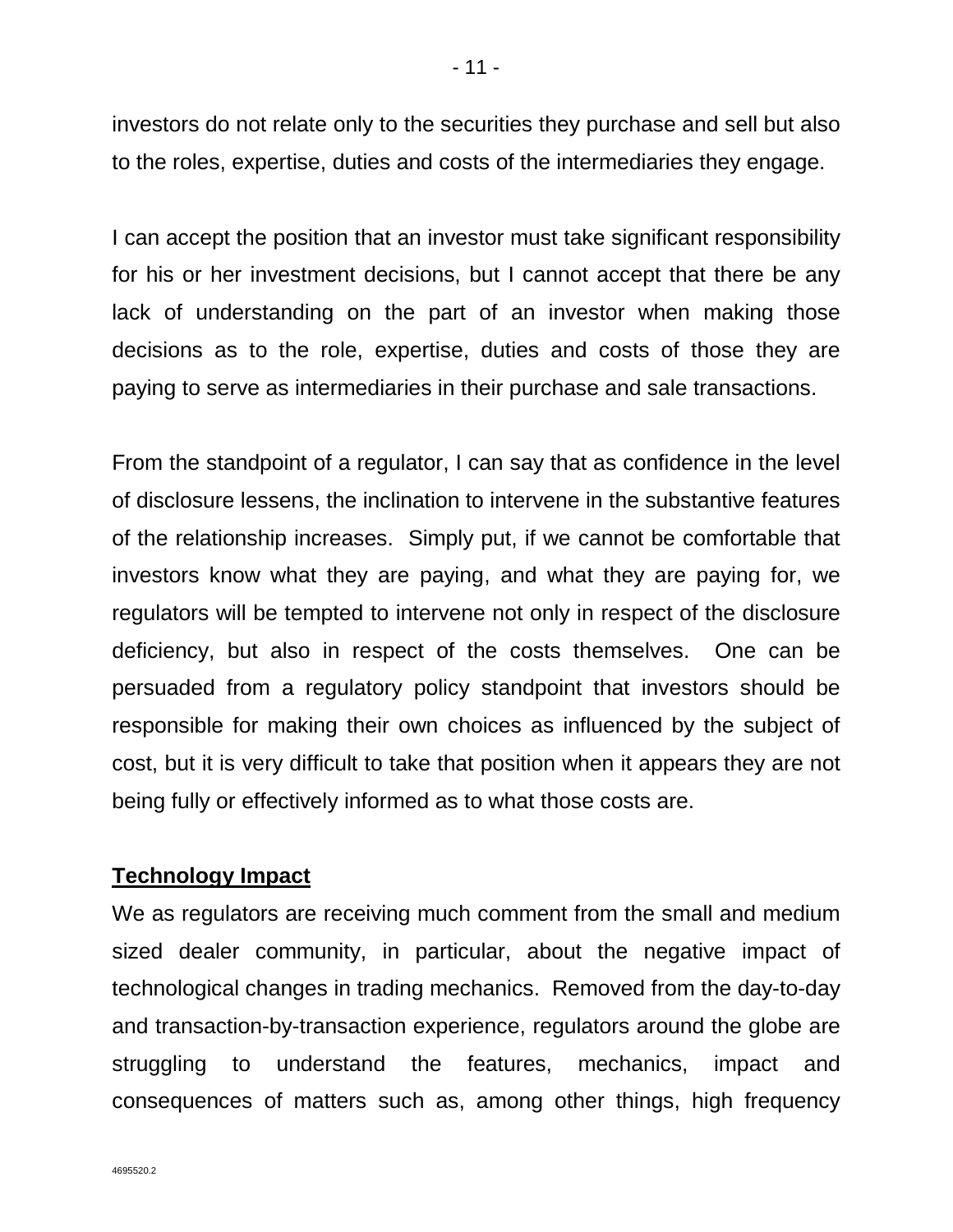trading and dark pools. Regulators around the world are challenged by the same questions as we here in Canada. Is liquidity increased, decreased or affected at all? Are technological changes the result of ever-evolving marketplace mechanics that cannot be stopped, or do they represent an abuse of position and strength by those who can afford to take advantage of that evolution at the expense of those who are necessary players in the market but cannot afford to keep up? Are some of these practices designed to gain informational advantage or do they cross the line into market manipulation.

Regulators are working hard to understand these issues and the facts relevant to them. I believe it will take time to achieve that understanding and more time to react to it, if at all. We all wish there were quick and ready answers, but I am afraid both knowledge accumulation and appropriate responses will take more time than many would like. As in most areas of our regulatory responsibilities, your contribution to better and more quickly informing us will be helpful for all concerned.

## **Self Regulation**

When I interviewed for the position as Chair and CEO of the Alberta Securities Commission now close to nine years ago, I was asked about my views on self-regulation. Being a lawyer and having enjoyed the privilege of the self-regulation of the legal profession for some 32 years, I did not have much difficulty in quickly expressing my support. Not long after taking the job and in speaking publicly in Alberta about the effective enforcement of securities laws, I made a plea to Alberta market participants to do much more of the job themselves. I was being surprised by comments from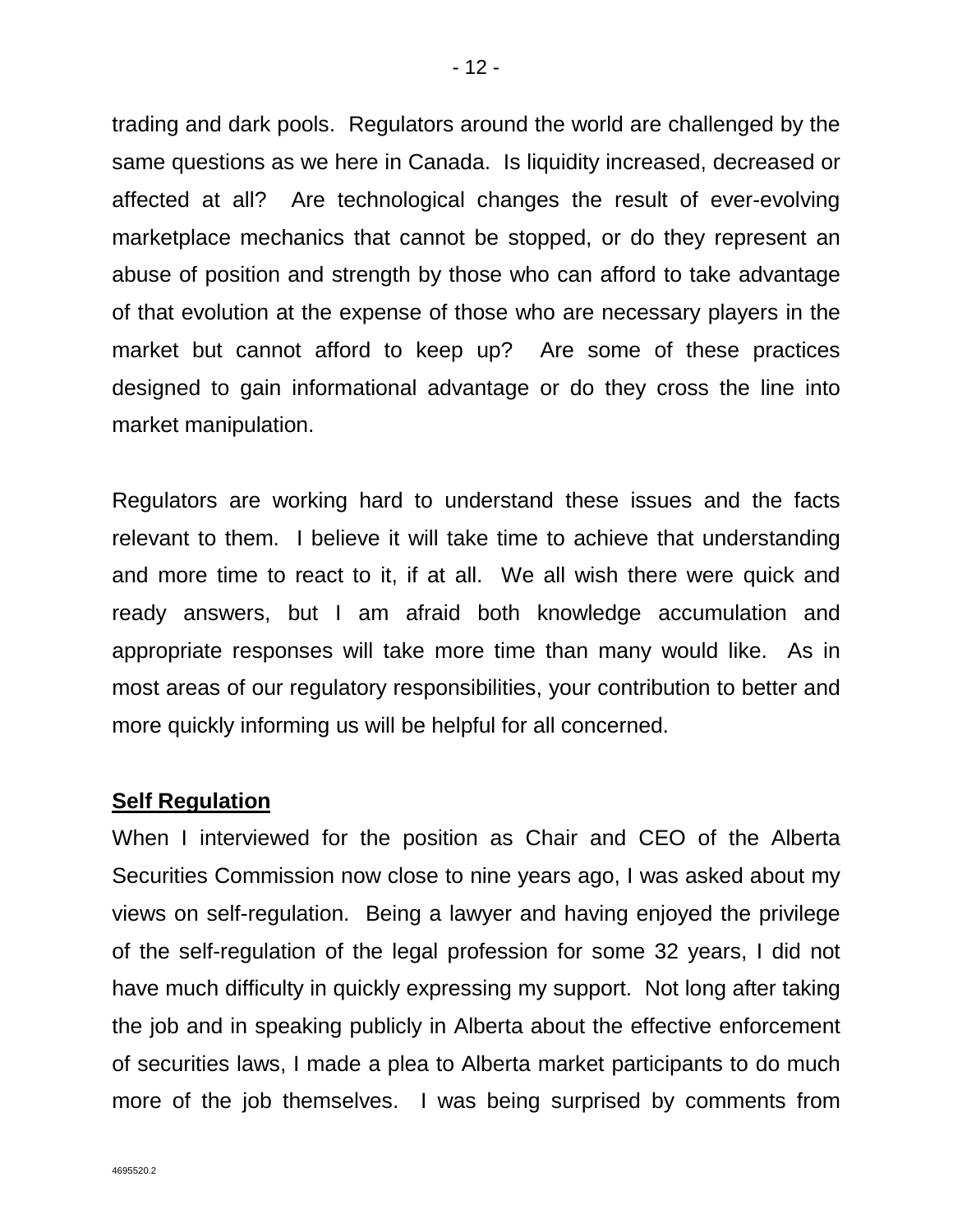people who had read of our ASC enforcement efforts that it was about time we had cracked down on so-and-so or that they were certainly not surprised to see that so-and-so was now the subject of an allegation, a hearing or a sanction. I took to wondering out loud why these so-and-so's had not been brought to our attention at the ASC long before or had not been effectively discarded by other legitimate players in our capital market.

I am still a believer in the self-regulatory system, but do worry about some lack of alignment between the "self" in the industry and the "self" in the regulators. I am also of the view that more could be done by peers to clear out bad actors and bad behaviours.

It has been something of an eye opener for me that some of the strongest critics of the investment industry, its practices and its people, come from those who have spent a career in the industry and have moved on or retired. Some of those critics have from time to time, joined the ASC as members of our Commission. Their views come with credibility and can be persuasive.

Another observation is that the vast majority of complaints that come into our organization about market conduct comes from unhappy investors. Very rarely do these complaints or reports originate with industry members. That experience may be different for IIROC or the MFDA, who are more directly engaged with the industry, and it may be that I am overstating the concern, but it occurs to me that a much greater degree of self-policing would go a long way to reducing regulator burden. It is not just that the regulators might have less work to do in the enforcement area if industry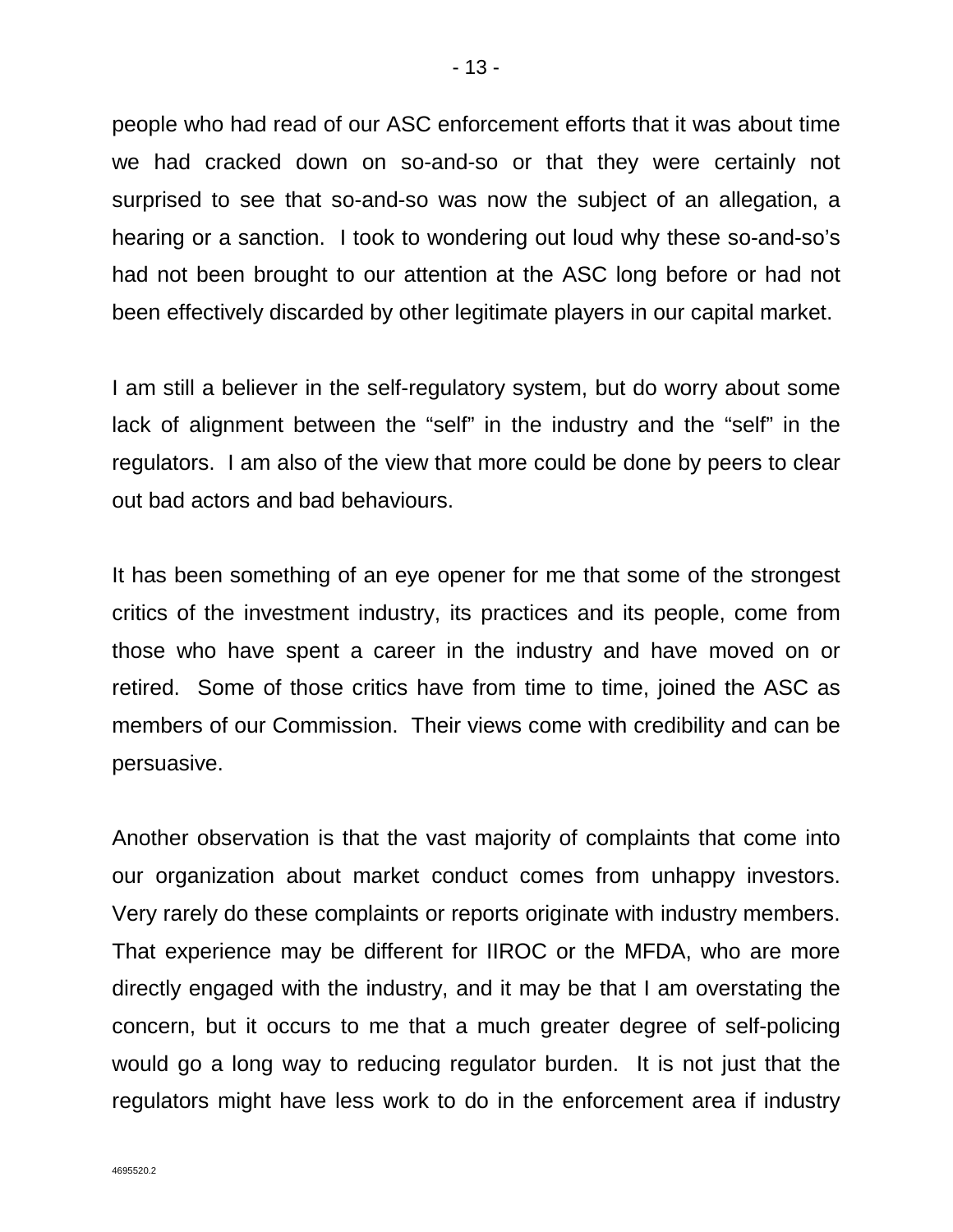- 14 -

was doing more of its own culling, but there might be far less need for prescriptive rule making and standard setting if it was observed that problem areas were being dealt with by the peers of those who do not meet standards.

Related to that issue is a sense that there is a "we" and a "them" comprised of the self-regulator and the self-regulated. I would personally prefer to believe that within these groups of "selves" everyone is on the same page, in that everyone will benefit from improved regulations for good service and integrity and from less intrusion by those outside of industry. This is another personal opinion that will not be shared by all of us within the regulatory community, but I am of the view that self-regulation ought to be truly self-regulation and not some hybrid or diluted version. To the degree there is less and less "self" in the model, the argument strengthens for someone wholly independent of industry to do the job, like provincial securities regulators.

In case my comments have raised any questions about the nature of the relationship between IIROC and the provincial securities regulators, it is my own observation that the relationships are good, there is mutual reliance and respect and a sense we are all trying to do our jobs as well as possible for common goals.

### **Culture**

I read the other day in our consolidation of media reports that a senior regulator in the U.S. had commented that recent problems, particularly in the banking industry, had raised serious concerns about the culture of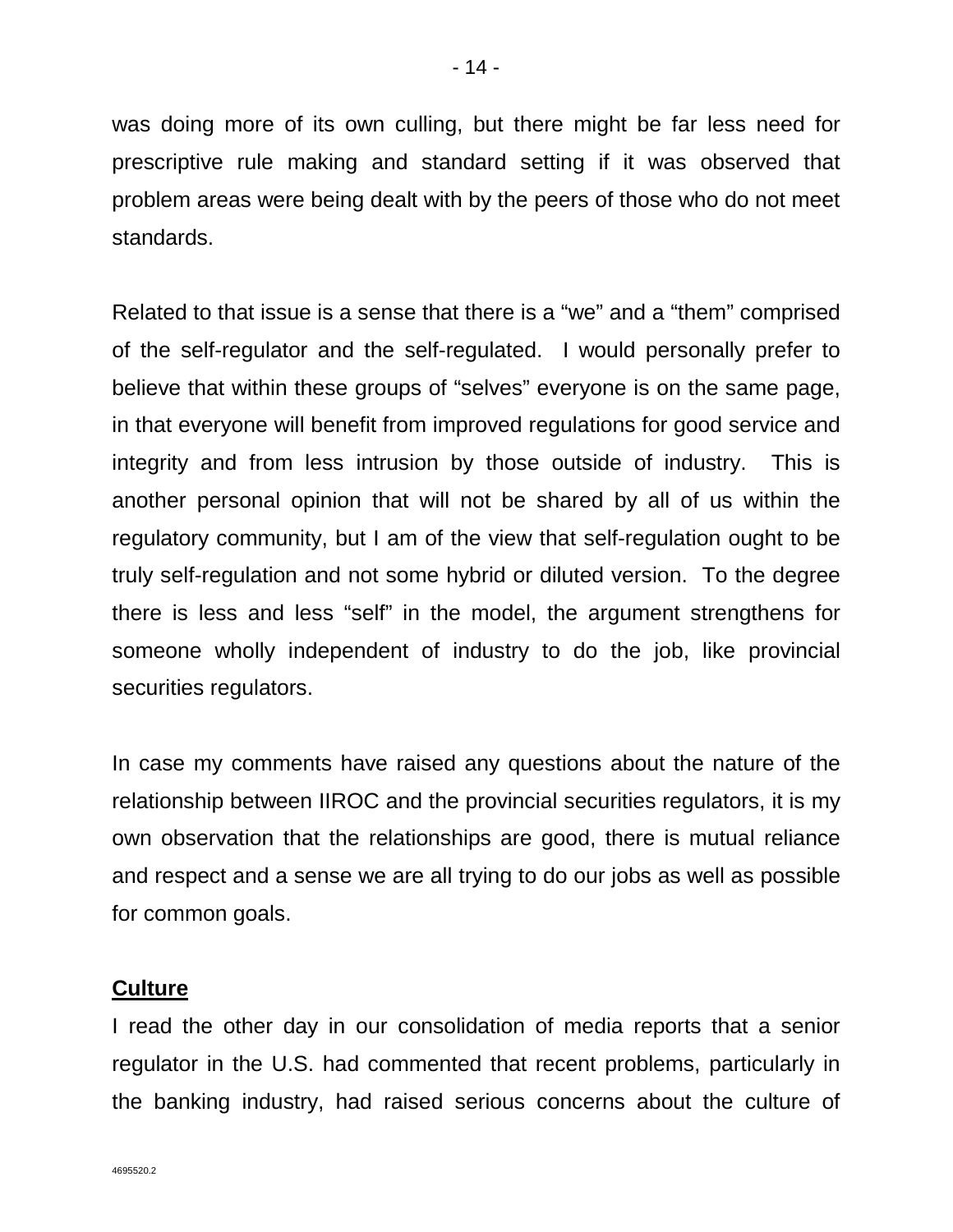behaviour within financial institutions and the general appreciation, or lack of it, for the value of ethical behaviour. This comment struck me as coming rather late in the day. I think these concerns arose pretty soon following the mess created in 2008 and have been repeated often since. It may be that some of the most recent attention to these questions of ethical leadership and tone at the top was spurred by the realization that the most recent episodes of questionable conduct in FX trading had been undertaken after all the alarms had already been sounded about sub-prime mortgages, credit default swaps and rate setting, among other things.

It is to be hoped that the job of compliance officers within financial institutions includes contributing to an atmosphere of compliance, an assumption that ethical behaviour is a fundamental expectation that permits no exceptions and an understanding that there is no place for people who would hold, profess or practice a contrary view. In the end, peer pressure and internal discipline will be more effective than increased regulatory demands. Evidence of significant levels of peer pressure and internal discipline may go some distance to fending off the inclinations of regulators to regulate. To repeat the old saw that "if you are a hammer, every problem is a nail", it should be acknowledged that regulators have only two basic choices: to regulate or not to regulate.

### **OBSI**

A subject closely related to compliance is dispute resolution. Securities regulators do not want, and are not resourced, to get into the business of dispute resolution and compensation for the clients of registrants. OBSI, the Ombudsman for Banking Services and Investment, provides what has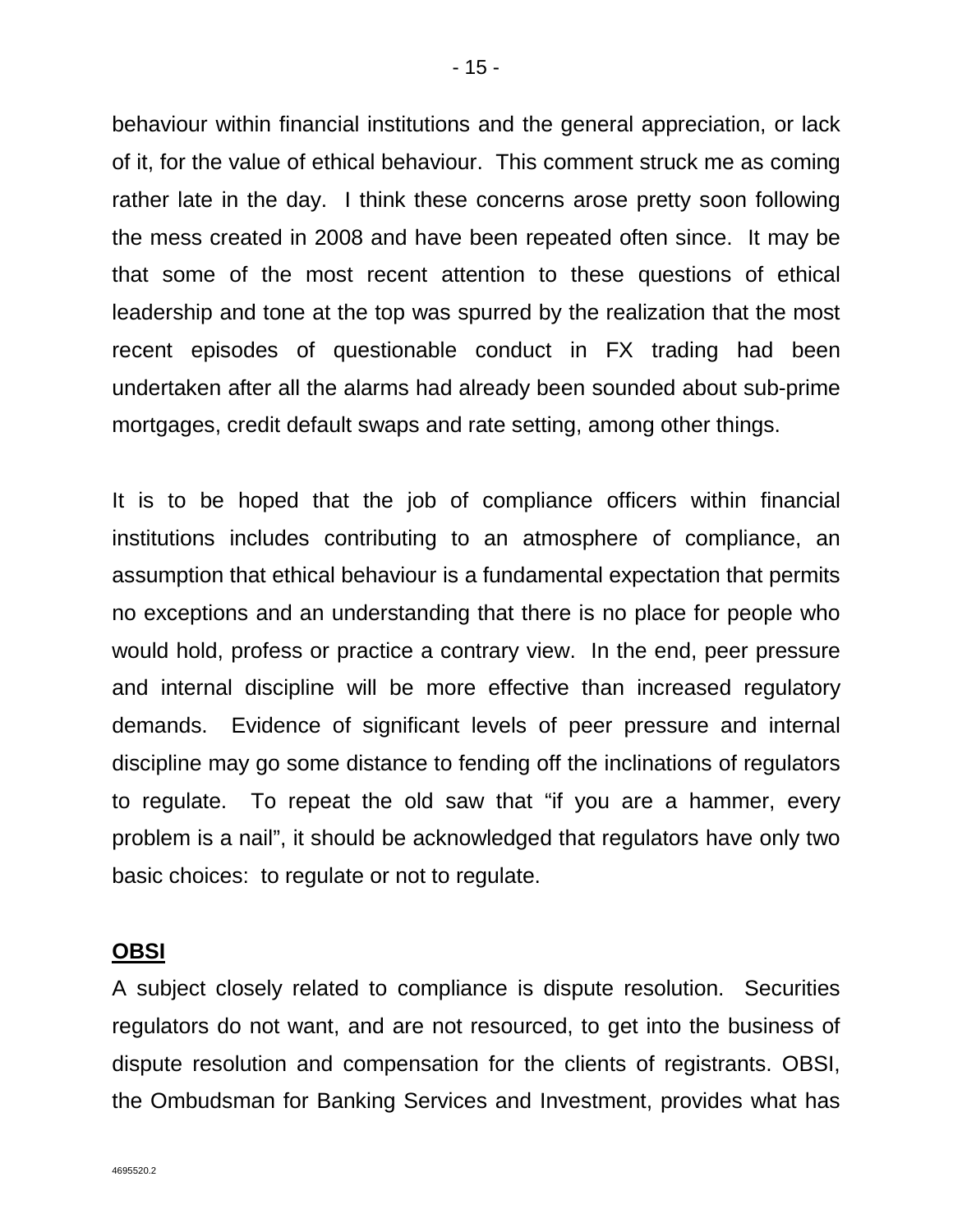been intended as an inexpensive and prompt service for the resolution of disputes between an investment dealer and a client based on the alleged failure of the investment dealer to comply with appropriate standards or practices. It has been a frustration for many that what ought to be an ideal service for all concerned has encountered so many obstacles to full satisfaction. I hope that we can move past them. Investors have much to gain from the process, provided it works as intended; industry has much to gain from a reputational standpoint; and regulators have much to gain from a system that provides remedies we are not responsible for, but are nevertheless demanded of us.

As personal observations, it is to be hoped that investors can accept that OBSI provides a dispute resolution process and is not intended to identify and either correct or report every deficiency observed in the practices of the subject financial institution. It is to be hoped that OBSI can accept the responsibility to address matters within as short a timeframe as possible and recognize that undue delays detract from the value of the process in its entirety. It is to be hoped that investment dealers can appreciate the relatively inexpensive nature of the process and its rewards, and can accept an outsider's evaluation of fault. I think that if investors want to squeeze every last nickel of potential compensation, they will have to resort to the courts. I do not believe it reasonable to expect an institution to accept an independent dispute resolver if that dispute resolver is also responsible to report on and address systemic issues observed in its process.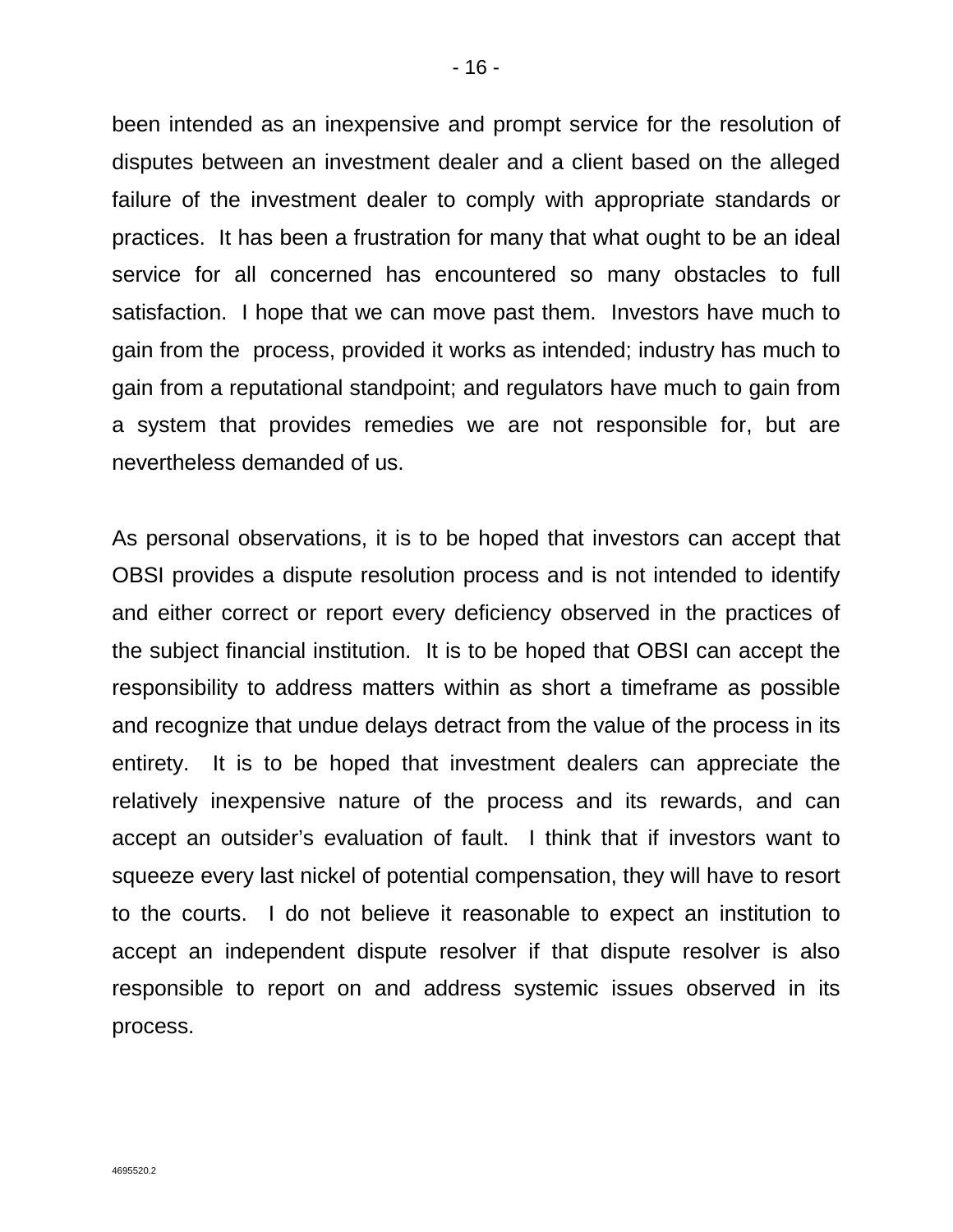I would also advocate that internal compliance staff and fault evaluators should be a little better prepared to accept the opinion of an outside dispute resolution service, even when their opinion is at odds with the very good and well-intentioned opinion formed internally. Falling back on my experience as a lawyer, I would say that litigation lawyers would become suicidal if they viewed every contrary decision by a judge to be a questioning of their integrity, professional ability or entitlement to be paid by their client.

I am strongly of the belief that we must make OBSI work and that those concerned must be more understanding of the consequences of rigid positions. The recent reports of refusal of a number of investment dealers to comply with the decisions of OBSI are troublesome. I think it in the best interests of the industry to apply such pressure as is available to discourage these responses.

One should not consider it a viable alternative that there not be a dispute resolution process in place for which the investment industry pays the cost. The questions are only as to the degree of independence the investment industry retains in the management of the process and the degree to which securities regulators are forced to take responsibility for a legislated system and mandated awards. The further engagement of regulators and mandated decisions will only add to the cost and length of the process. I believe there are more simple and less costly solutions.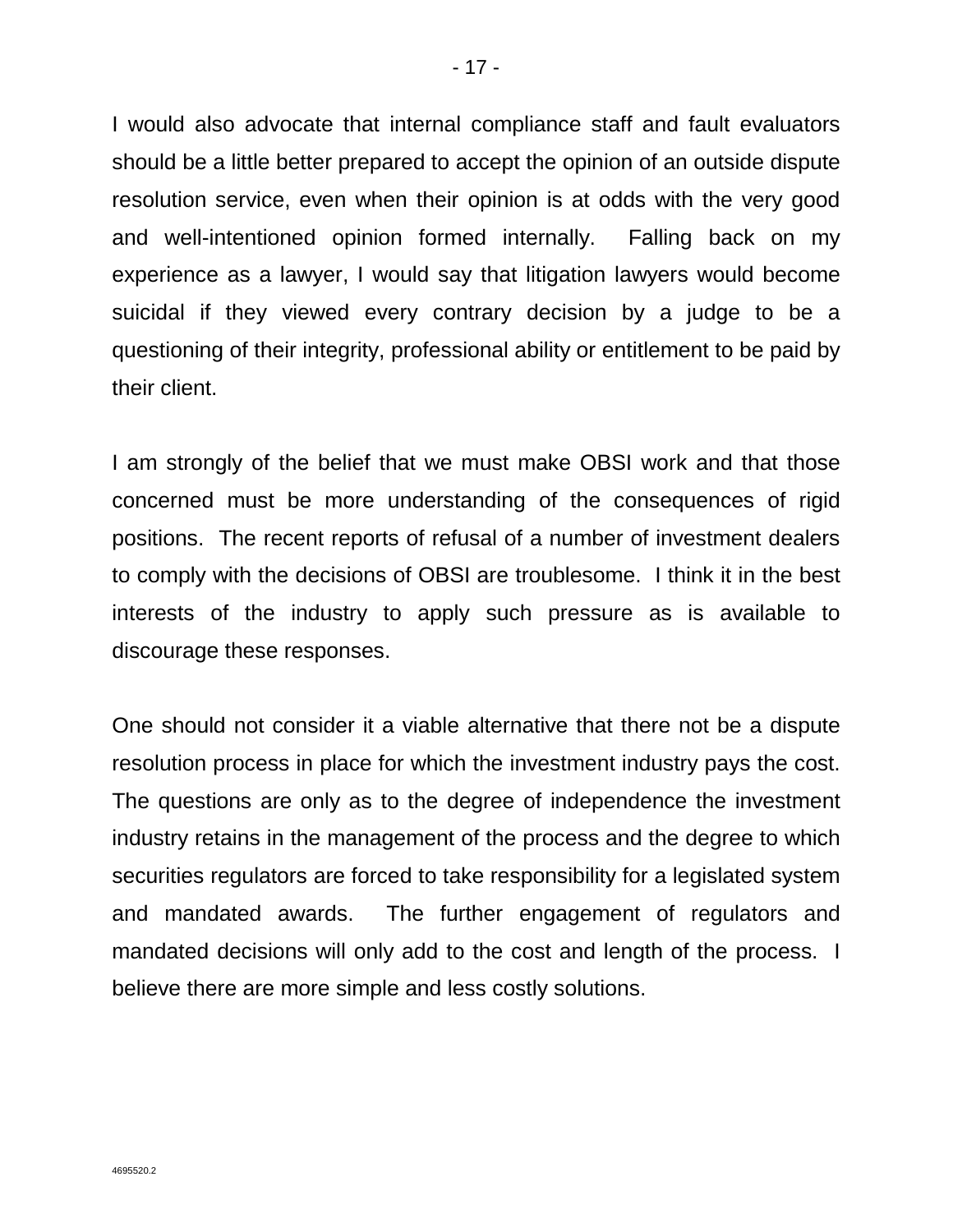### **Industry Input**

Closing back on the broad topic of regulatory burden, we regulators hear criticism of a lack of prioritization and of incessant changes. We have in our jurisdiction in Alberta asked industry for something more specific to deal with, such as: what are the regulatory demands that lack utility, and how can we reduce the volume without sacrificing the investor protection impact? I think it a fair question to ask: what specifically are the practical burdens of our regulatory demands and what can we get rid of? It is not helpful to receive an answer that suggests there is no point industry making the effort unless the regulators first agree that recommendations will be accepted. To bore you yet again with my lawyer analogies, would anyone think it a useful position to inform a court that you have a persuasive case but cannot take the time to deliver it unless first assured that it will be successful.

Finally, on the subject of feedback, regulators need the best information possible from those who have to conform to our regulation. In that regard, I would ask that it be as specific as possible. We all know that there are at least two sides to every position and that what benefits one side is likely to be seen as a cost or detriment to others. In picking the balance point, we must be informed of all the facts and all the consequences. I know that takes time and is a distraction from getting on with business, but I also know that it will save costs, time and distraction in the long term.

## **Conclusion**

To summarize, acknowledging that (i) there are grave concerns about the harmful impact of the expanding regulatory burden, and (ii) there are no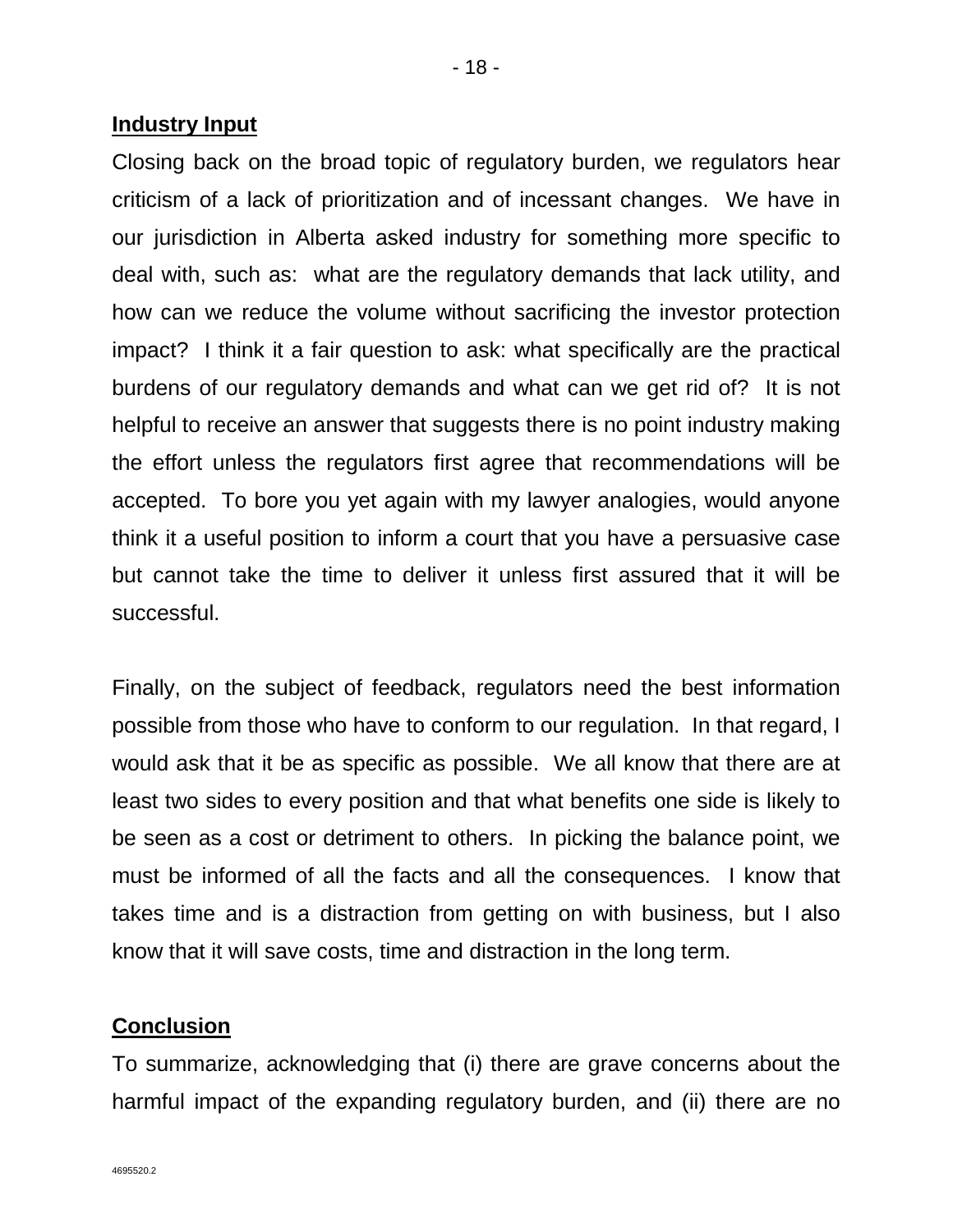silver bullets, are there a number of incremental changes that can be pursued which, together, might produce positive results?

- (1) Can we reduce the reliance on rule making and specific compliance and focus more on principles and their rigorous enforcement? In doing this are both the regulators and the regulated prepared to better accept each other's exercise of judgment?
- (2) Do we have the confidence to develop "in-Canada" policies and be less fearful of being different from the Americans?
- (3) Are we prepared to pass by last year's problems and those exposed in other jurisdictions and focus on what our circumstances are here in Canada?
- (4) Do we need to devote time, effort and costs to new standards of conduct when a rigorous adherence to existing standards might get the job done?
- (5) Can we dedicate less time to paper compliance, with the belief that some hard work reducing the volume now might save much more down the road?
- (6) Might an acceptance and application of the paramouncy of disclosure ward off the regulators from more substantive intrusion into your business?
- (7) Can we all work more closely to fully understand and appreciate the influence of technological changes – or as they are referred to, advancements?
- (8) Might a greater degree of self policing lessen the inclination of regulators to control with rules?